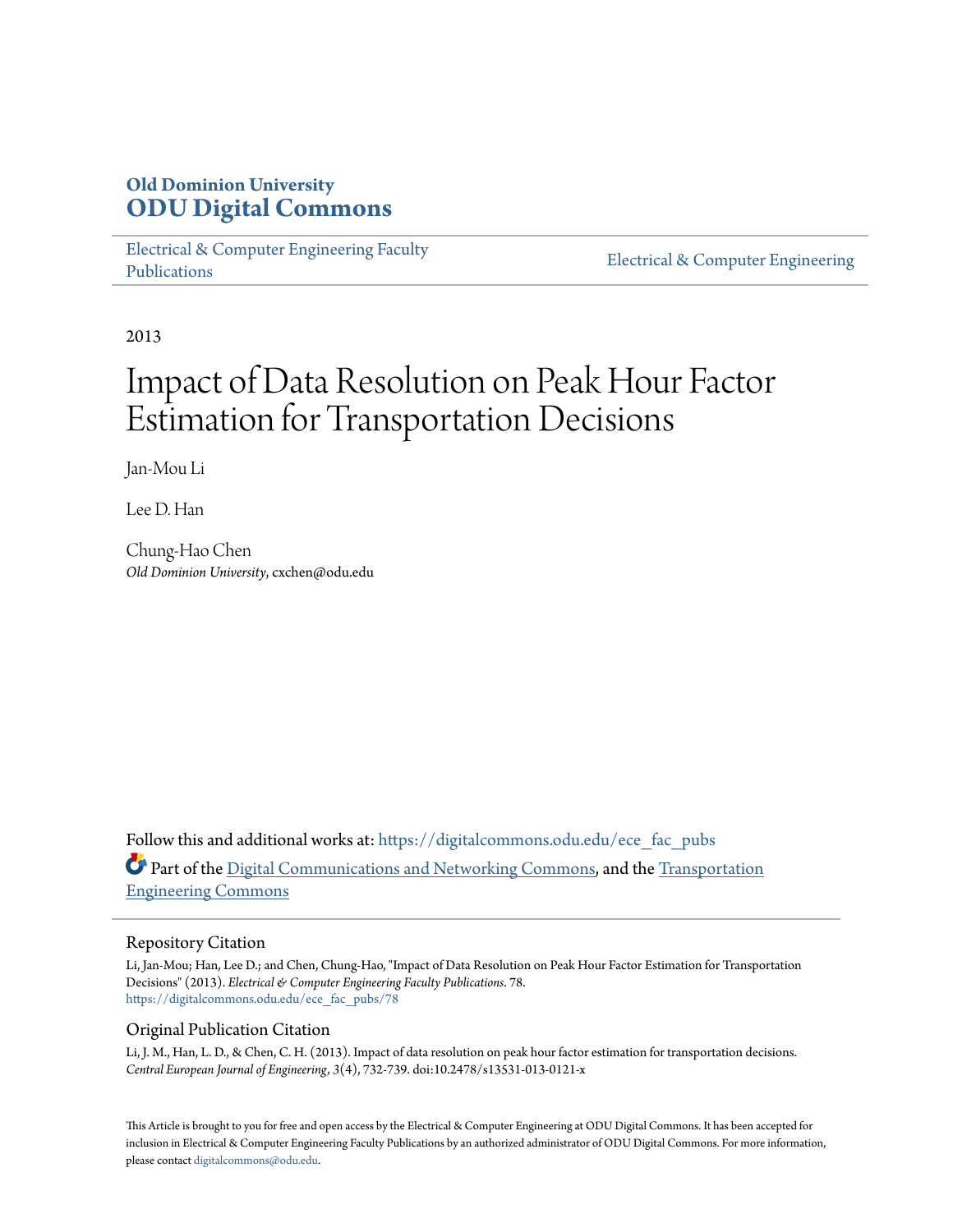

Central European Journal of **Engineering**

## Impact of data resolution on peak hour factor estimation for transportation decisions

**Research Article**

#### Jan-Mou Li<sup>1</sup>, Lee D. Han<sup>2</sup>, Chung-Hao Chen<sup>3</sup>

- *1 Oak Ridge National Laboratory, 2370 Cherahala Blvd. Knoxville, TN 37932, USA*
- *2 Department of Civil & Environmental Engineering, The University of Tennessee, 112 Perkins Hall, Knoxville, TN 37996-2010, USA*
- *3 Department of Electrical and Computer Engineering, Old Dominion University, Norfolk, Virginia 23529, USA*

#### **Received 24 March 2013; accepted 29 July 2013**

**Abstract:** Inductance loop detection systems serve as a primary data source to contemporary traffic information systems. Measures like 20-second or 30-second average velocity, flow, and lane occupancy can be aggregated from individual loop detector actuation sampled at 60 Hz typically. Practically, these measures would sometimes be further aggregated into a much lower, e.g. 15-minute, resolution and then the raw data were lost. Valuable traffic information like flow variation may be distorted when the lower resolution aggregation is practiced. A biased conclusion could be drawn from a data integration system consisted of this kind of distortions. Three approaches estimating a peak hour factor based on traffic volume from loop detection systems are introduced in this paper to explore such a quality issue for data integration systems. Peak hour factor is commonly used in Highway Capacity Manual for determining and evaluating future system needs. By processing the raw data with the introduced approaches, different PHFs can be determined from a same traffic dataset. It is found that 2% to 5% (about one standard deviation from the mean) reduction in PHF may have 5 to 20 seconds increase in control delay estimation. The results suggest that distortion of control delay estimation at a signalized intersection exists due to an improper aggregation. That is, data quality might not be good enough for a right decision if the data were not processed appropriately.

**Keywords:** Process-Oriented • Data Quality • Data Integration • Data Resolution • Peak Hour Factor

© *Versita sp. z o.o.*

## **1. Introduction**

Highly organized and integrated data can support making. With the development of data integration system (DIS), data/information quality is becoming a first class property which is more and more required by end-users property which is more and more required by end-users [1]. Bringing compatibility to the disparate data sets is

challenging because each system usually is characterized needed to address the technical and other organizational challenges involved in data integration. Inductive loop detectors are widely used in the United States to provide traffic data for advanced traffic management systems (ATMS) and advanced traveler information systems (ATIS) (ATMS) and advanced traveler information systems (ATIS) as well as for actuate intersection signal controllers. Mea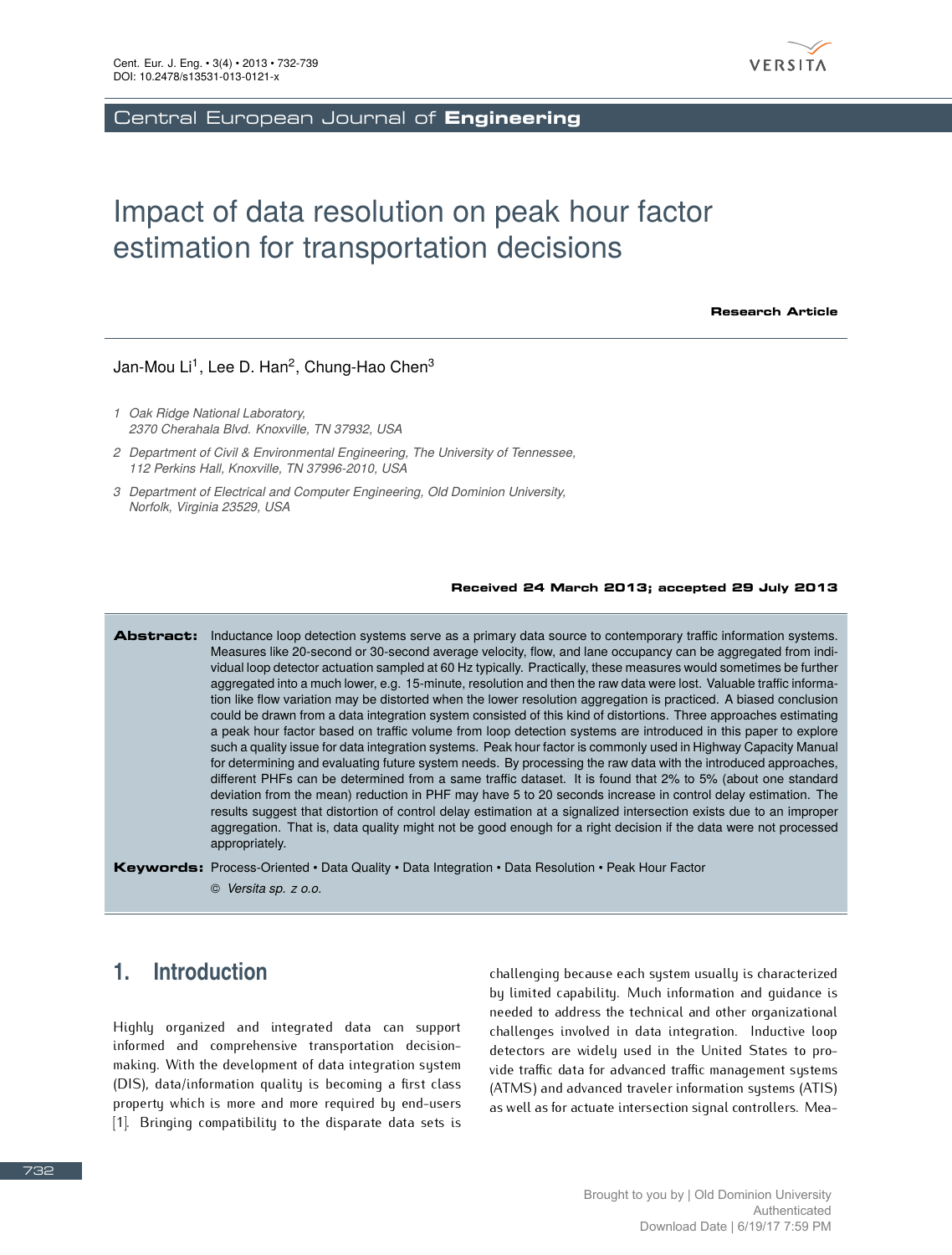sures like 20-second or 30-second average velocity, flow, loop detector actuation sampled at 60 Hz typically. Much useful data regarding individual vehicles is possibly drawn with this level of resolution (e.g.  $[2]$ ). However, data in this level of resolution would sometimes practically be further aggregated into a much lower, e.g. 15-minute, level of resolution and then the raw data were lost. Valuable traffic information like flow variation might be distorted once the data were aggregated in a lower resolution. A biased conclusion could be drawn from a data integration system consisted of this kind of distortions. In order to explore this kind of data quality issue for transportation data integration systems, three approaches estimating a peak-hour factor (PHF) based on traffic volume from loop detection systems are introduced in this paper. Peak-hour factor is commonly used in the Transportation Research Board's Highway Capacity Manual (HCM) [3] for the purpose of converting peak-hour traffic volume to the design hour flow rate, which is in turn used to assess various measures of effectiveness (MOEs) as well as the level of service (LOS) for transportation facilities. Because it is used in virtually all HCM methodologies, any change in the value of PHF could have a very strong impact on the analysis results as well as any subsequent engineering decisions and treatments [4]. Traffic demand and flow patterns fluctuate for a wide variety of reasons (e.g. [5]), ranging from human psychology to weather conditions. The variation dominates operational performance at signalized intersections [6]. A commonly accepted "catch-all" explanation for traffic-flow fluctuation is the stochastic nature of a system involving a multitude of autonomous agents. Tarko and Perez-Cartagena [7] investigated the variability of PHF over time and across locations, finding that day-to-day variability is as strong as site-to-site variability. They recommend that PHF be estimated on the basis of several days of vehicle counting to improve the precision of the average PHF estimate. There is still some debate as to how PHF is and should be calculated (e.g.  $[8, 9]$ ). Decades ago, when the concept of PHF was first established, the data resolution of common automated traffic counters was limited to 15-minute counts due to technical constraints such as device memory and transmission bandwidth. The peak hour was established as the four consecutive 15minute periods with the highest total volume for the day, and the one period with the highest volume among these four 15-minute periods was described as the peak 15 minutes. The design hour flow rate is, then, four times the peak 15-minute volume. Using the HCM definition, PHF peak 15-minute volume. Soing the HCM definition, PHF can then be calculated in a straightforward fashion:

$$
PHF = \frac{\text{Peak-Hour Volume}}{\text{Design Hour Flow Rate}} = \frac{V}{4 \times V_{15}} \qquad (1)
$$

where *V* is peak hour volume and  $V_{15}$  is volume during the peak 15 minutes of flow.

As technology has advanced and overcome the storage space and communication bandwidth issues, detector data resolution has greatly increased. Nowadays, it is not uncommon for transportation agencies to routinely collect and archive traffic data at 30-second intervals [10]. With such a wealth of data available, better calculation of the peak 15-minute volume and peak-hour factor should be within the grasp of today's traffic engineers. However, the common practice is still to aggregate the 30-second data into 15-minute volumes and in that process, more or less "throw away" about 97%, or 29 out of every 30 pieces, of data. Such aggregation of data is not only wasteful, but also leads to discrepancies in the identification and calculation of the true peak hour, the peak 15 minutes, and the PHF. While such aggregations may be appropriate for serving as inputs to control system algorithms and save disk space for archiving the volume data, much useful data regarding traffic variation which may further result cycle failures are lost. A distortion of information may be suggested due to the lost information. This paper presents the sources of the discrepancies in PHF calculation, proposes alternative ways to calculate PHF and peak 15-minute volume, explores the magnitude of the discrepancies, and demonstrates the impact on performance estimation when  $\frac{1}{\sqrt{2}}$  definition  $\frac{1}{\sqrt{2}}$  on performance estimation when  $\frac{1}{\sqrt{2}}$ data were processed improperly.

## **2. Discrepancies in PHF**

The discrepancies in PHF calculation when 30-second data are aggregated into 15-minute volumes result pri-marily from two sources: *aggregation clock offset* and *non-inclusive peak flow*. These concepts are presented

#### **2.1. Aggregation clock offset**

Depending on the beginning point of the aggregation pro-30 seconds after that, or 5 minutes thereafter, the average count for the first and every subsequent 15-minute period would be different for each case. Figure 1 shows a oneday worth of real-world 30-second data from a randomly selected detector in Minnesota. The two curves tracking the middle of the data are 15-minute average volumes. The only difference, in terms of calculation, between them is that one starts at exactly midnight and the other is is that one starts at exactly midnight and the other is offset by 7 minutes and 30 seconds.

It is easy to discern that the two aggregation results, though they both track the average of the 30-second data,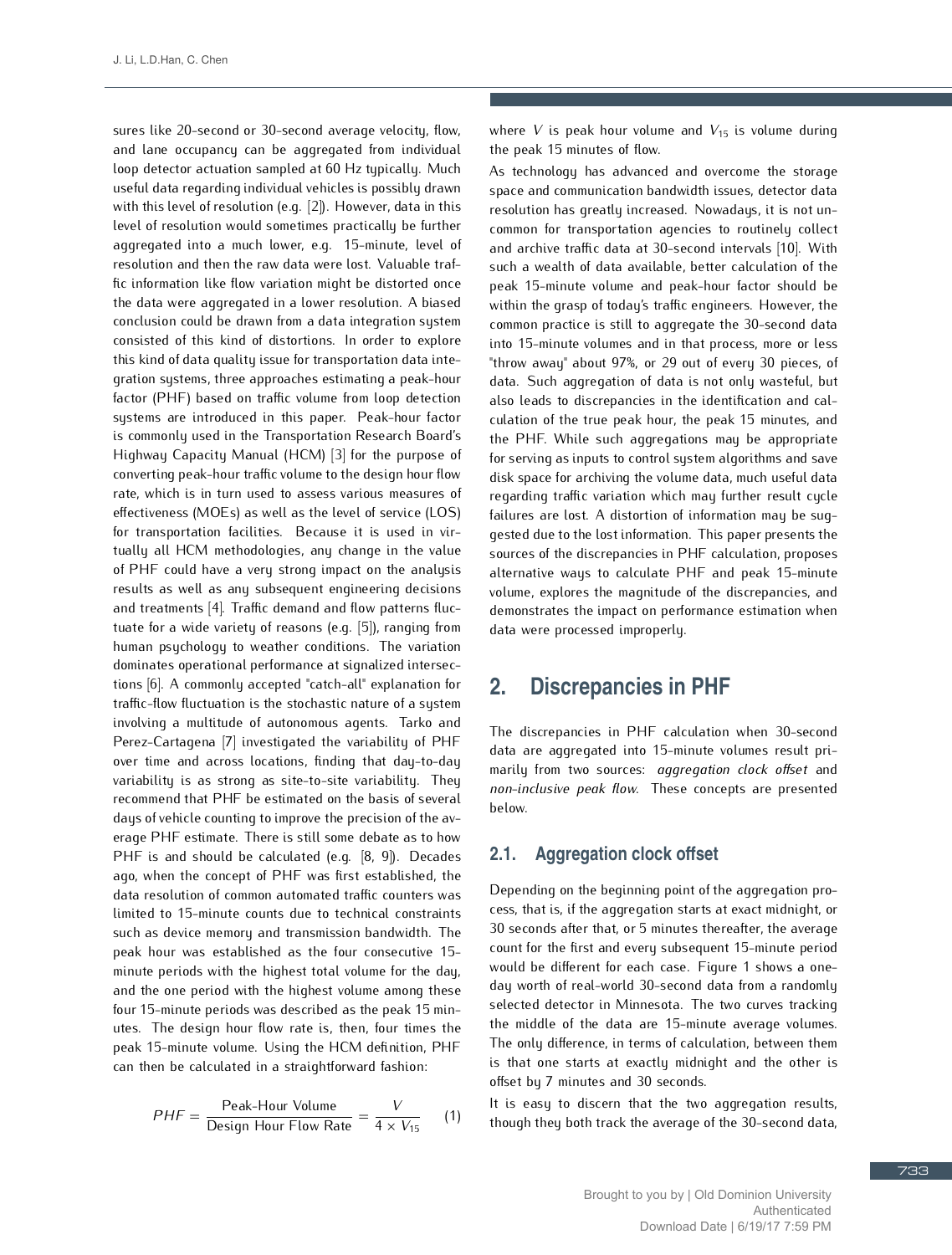

**Figure 1.** 30-second and 15-minute Flow Rates from Real Data

are different. The 15-minute data peaks at 6:15:00 AM at  $6:22:30$  AM with a rate of 2,452 vph for the other. In fact, there could be 30 different ways, or offset values, of aggregating the 30-seond data. Chances are good that the one offset that yields the highest peak 15-minute flow rate and the one that yields the highest peak hour volume rate and the one that yields the highest peak hour vertices are not the same; in fact, neither will be picked most of the time.<br>This realization means that the peak 15-minute flow rate

used for HCM analysis is often underestimated. In other used for HCM analysis is often understandated. In other words, the situation is no better and often far worse than HCM calculation reports.

#### **2.2. Non-inclusive peak flow**

The conventional approach to PHF involves first identiminutes within the peak hour, which is simple and easy to follow. With the availability of 30-second data, one can still identify the peak hour by searching for the concan still identify the peak hour by searching for the consecutive 120 30-second data points with the highest sum;

similarly, the peak 15-minute period is represented by the

The problem is that the peak 15 minute period is not quaranteed to be entirely contained in the peak hour. A quick look at the one-day data from 1,669 detectors on Minnesota's Twin City Metro freeway reveals that about 18% of the detectors have their peak 15 minutes at least partially outside the peak hour. Of these, about 58% have their peak 15 minutes entirely outside the peak hour. By restraining the search duration within the peak hour and settle for the "local" peak 15 minutes, a certain proportion of all peak hour factors are artificially increased and as a result, the actual traffic is underestimated. result, the actual traffic is underestimated.

## **3. PHF Calculations**

To address the discrepancies in PHF values resulting from per proposes two alternative approaches to the current HCM calculation shown earlier in Eq.1 and presented herein with more details.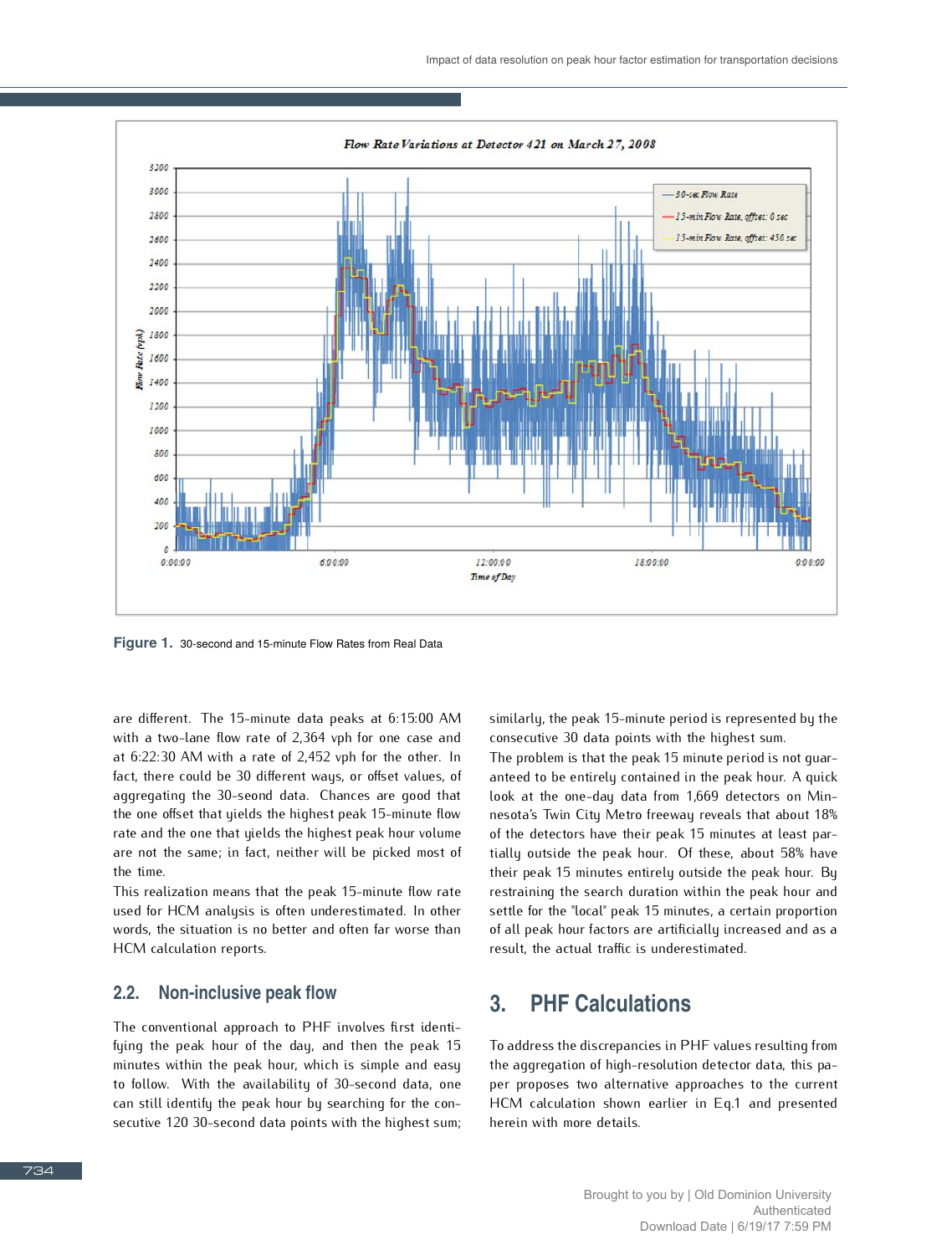#### **3.1. Aggregation approach (A)**

The conventional method of PHF calculation uses 15 grams and procedures use this protocol, simply aggregating the 30-second data into 15-minute volume and the old procedures and software can be done as before.

το aggregate the 30-second data, *ν<sub>j</sub>*, into 15-m<br>ume. Ve assuming data were callected for the ume,  $V_i$ , assuming data were collected for the entire 24 , assuming the following counting  $\alpha$ hours by simply using the following equation:

$$
V_i = \sum_{j=30i-29+k}^{30i+k} + v_j
$$
 (2)

where

- $V_i$ is the volume of the ith 15-min period of the day,  $i = 1,2, \tilde{E}, 96$ ;
- is the volume of the jth 30-sec period of the *νj* day,  $j = 1, 2, E$ , 2880
- $k$  is aggregation clock offset by a multiple of 30

sec.,  $k = 0.1$ ,  $\check{E}$ , 29.<br>Once the data are aggregated the peak hour, defined as once the data are aggregated the peak hour, defined as the highest consecutive 15-minute counts, can be identi-

$$
V = max\left[\sum_{i=n}^{n+3} V_i\right], n = 1, 2, ..., 93
$$
 (3)

where *<sup>V</sup>* is the peak-hour volume.

Within the peak hour, the peak 15-minute volume,  $V_{15}$ , can also be identified easily.

$$
V_15 = max[V_{i*}V_{i*+1}, V_{i*+2}, V_i*+3 \qquad (4)
$$

where *i∗* is the first 15-minute data point of the identified peak hour. Simply applying Eq. 1 would yield PHF for this approach.

#### **3.2. Constrained approach (B)**

The constrained approach also seeks to identify the peak that hour. The main difference between this approach and the aggregation approach is the searching steps, which depend on the resolution of data. Since 30-second data are used, the 120 consecutive data points (out of the total are used, the 120 consecutive data points (out of the total<br>of 2.990) with the highest volume can be identified. of 2,880) with the highest volume can be identified.

$$
V = max\left[\sum_{j=n}^{n+119} v_j\right], n = 1, 2, ..., 2761
$$
 (5)

After that, the peak 15-min period within the hour can be

$$
V_{15} = max \left[ \sum_{j=j*+n}^{j*+n+29} v_j \right], n = 0, 1, ..., 90 \quad (6)
$$

Where *j∗* is the first 30-second data point of the identified peak hour.

#### **3.3. Unconstrained approach (C)**

The distinction of the unconstrained approach is that it searches for both the peak hour and the peak 15 minutes independently from each other. That is, the peak 15-minute period does not have to lie within the peak hour. This approach quarantees the true peak hour, not aggregated to the nearest 15 minutes, and the true peak 15 minutes, not within any confine of time. The calcula-15 minutes, not minutes, not minutes,  $V$ , is the same as Eq. 5.<br>Thus the peak hour volume,  $V$ , is the same as Eq. 5. Thus, the peak 15 minutes can be identified as follows:

$$
V = max\left[\sum_{j=n}^{n+29} v_j\right], n = 1, 2, ..., 2851
$$
 (7)

## **4. Real-Word Data Descriptions**

Traffic-count data collected by the Minnesota Department analysis. Data from 60 detectors widely distributed on the Twin City Metro freeways network (see Fig. 2) were the Twin City Metro freemays network (see Fig. 2) were chosen to avoid close proximity and, potentially, high correlations.<br>For the temporal horizon, sixty days in twelve consecutive

weeks in 2008 were selected. Since the peak periods are the focus of this study, only weekday data were considered. In total, there are 10,368,000 data points in 3600 detector-day combinations for the analysis. detector-day combinations for the analysis.

### **5. Results and discussion**

All peak periods (hourly and 15 minutes) were identified for each day of count data using approaches A, B, and C, respectively. Statistics of PHFs from the three approaches are summarized in Table 1. For the data used in this study, about  $17\%$  (611 out of 3,600 cases) have the true peak 15 minutes partially or entirely outside of the peak hour. If the resultant PHF are viewed from the three above approaches alone, the average underestimation in PHF by

the conventional aggregation approach  $(A)$  of actual traffic is not great, only about 2% or 3% less than that from approaches B and C, respectively (see Figs.  $3$  and 4). This is because even though the peak 15-minute volume This is because even though the peak 15-minute v[olu](#page--1-2)me is on average underestimated by 7 to 8% (see Figs. 5 and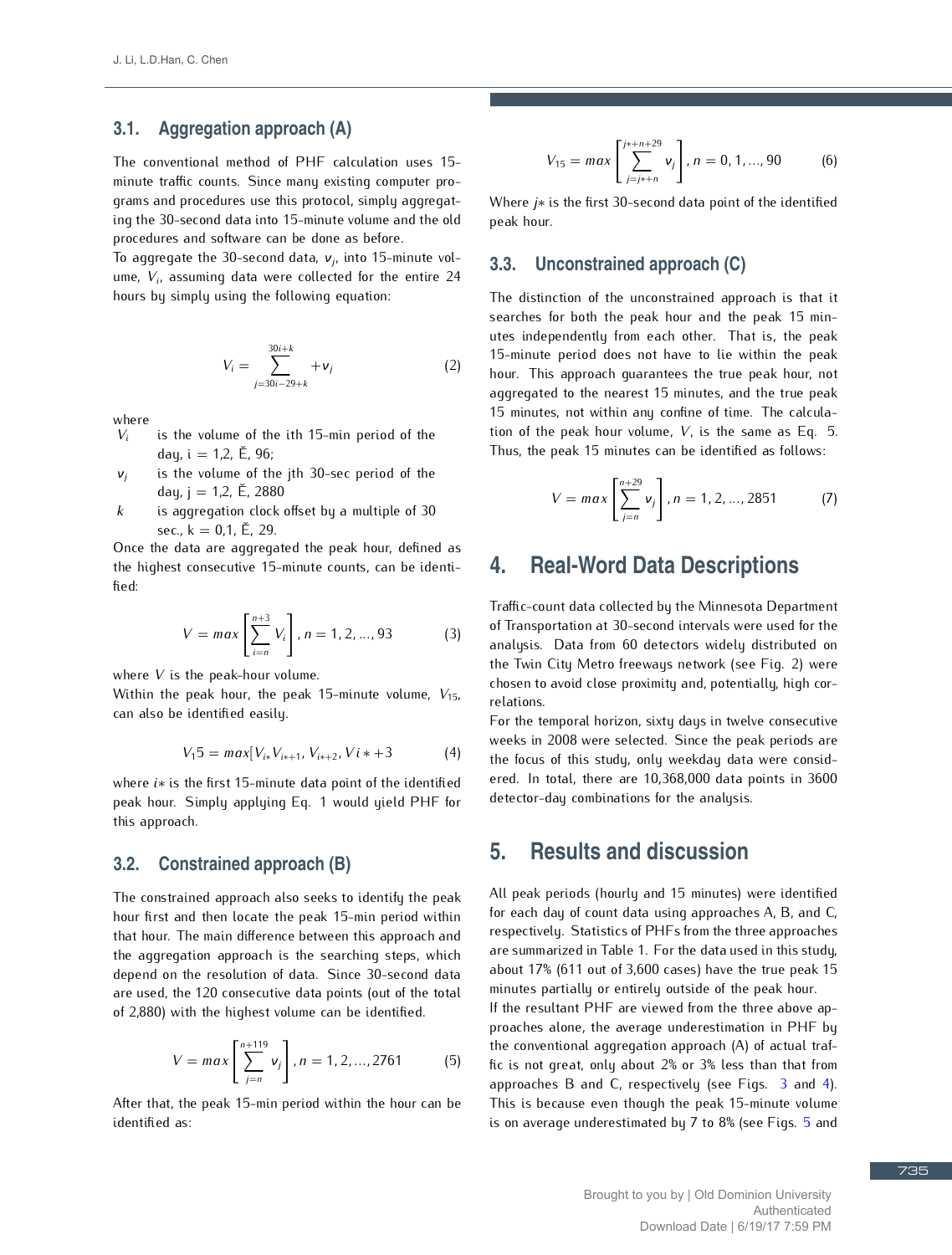

**Figure 2.** Twin City Metro Network System and Detector Locations

|  | <b>PHF</b>              |        |         | <b>Aggregation Constrained Unconstrained</b> |
|--|-------------------------|--------|---------|----------------------------------------------|
|  | Mean                    | 0.8898 | 0.8723  | 0.8653                                       |
|  | <b>Std. Div. 0.0751</b> |        | 0.0741  | 0.0759                                       |
|  | $M = 1$                 | ስ ስስሬስ | ስ ስዕኅ ለ | በ በ702                                       |

**Max** 0.9969 0.9824 0.9783 **Min** 0.2772 0.3590 0.3590

**Table 1.** Statistics of the PHFs by Calculation Approaches

[6\)](#page--1-3), the peak hour volume is also underestimated. As the peak 15-minute volume, when both are underestimated by a similar magnitude, the underestimation in the resultant PHF appears to be less significant.

PHF appears to be less significant. The cumulative frequency in Figure 7 suggests that more than 50% of the counters saw a 5% underestimation in 10% underestimation when approach A was used instead of the unconstrained approach C. Figure 8 also tells a similar story when approach A was used instead of the similar story when approach A was used instead of the constrained approach B. These are very significant discrepancies.<br>In the absence of field measurements, a lower PHF leads

to a higher design hour flow rate for a HCM analysis [6]. As shown previously, the PHF estimated by an alternative approach, say approach B, is on average about 2% lower than the conventional approach, A. Figure 9 illustrates the impact of 2% reduction in PHF on the estimation of the impact of 2% reduction in PHF on the estimation of control delay at a signalized intersection. Under higher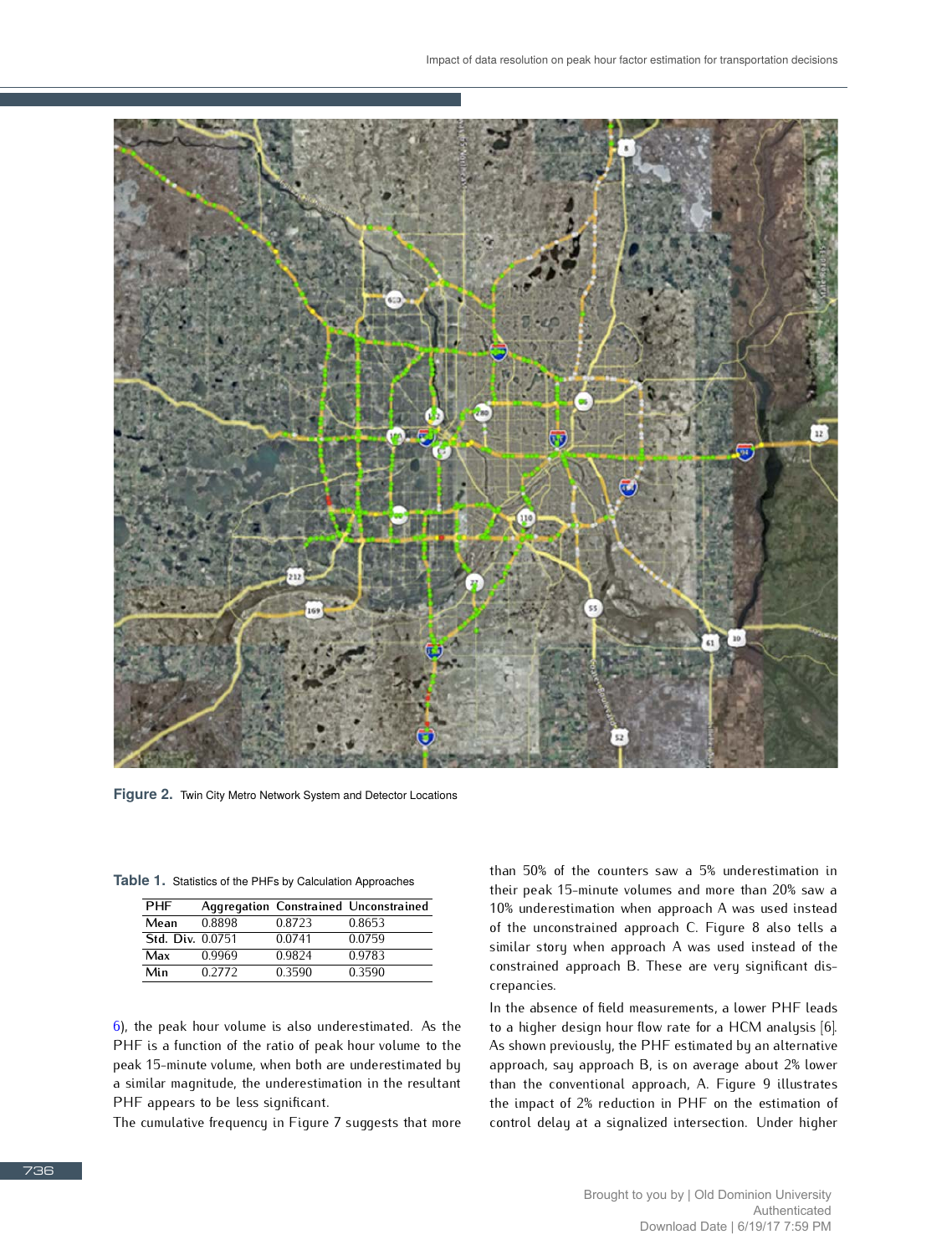

**Figure 3.** Comparison of PHF Computed by Approaches A and B



**Figure 4.** Comparison of PHF Computed by Approaches A and C

volume and lower PHF conditions, a 2% reduction in PHF For example, control delay is estimated to increase over 5 seconds when the volume is greater than 800 vph and 5 seconds when the volume is greater than 800 vph and  $\frac{1}{2}$ possible for such a case.<br>Now, what if there is a reduction of 5% (only about one

Now, what if there is a reduction of 5% (only about one standard deviation from the mean) in PHF? Figure 10

Percentage of Error for the Peak 15-min Volume



**Figure 5.** Comparison of Percentage Error between B and A



Percentage of Error for the Peak 15-min Volume

**Figure 6.** Comparison of Percentage Error between C and A

shows that much larger control delay can result. For the same case with 800 vph and PHF around 0.92, an increase of about 20 seconds could result. The drop in LOS would of about 20 seconds could result. The drop in LOS would be quite significant.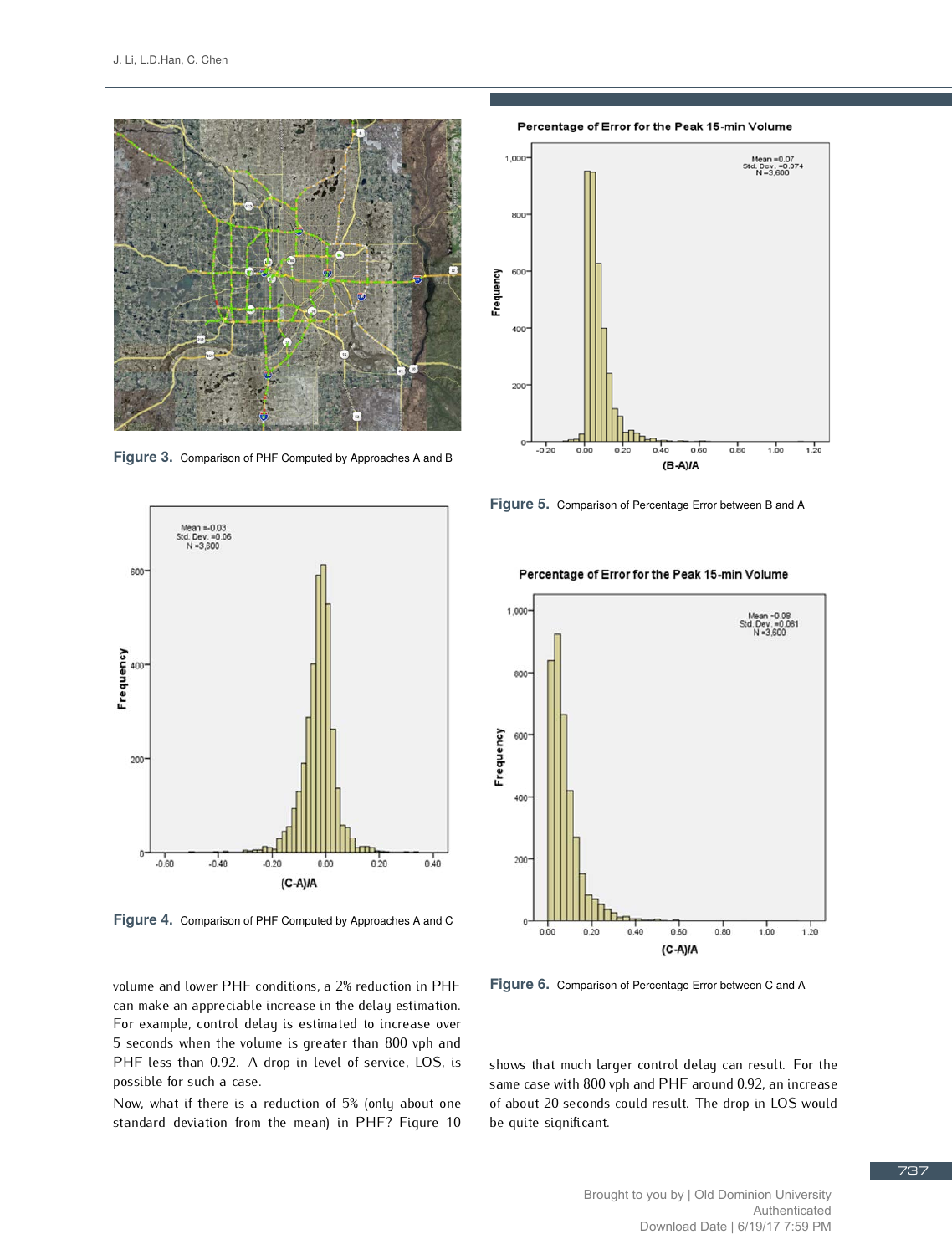

**Figure 7.** Cumulative Frequency of the Ratio of Volume Difference between C and A



**Figure 8.** Cumulative Frequency of the Ratio of Volume Difference between C and A

## **6. Summary and recommendations**

While it is expected that PHF may vary over time and by locations, the impact of increased data resolution has not been previously recognized or explored. While it may be tempting to just aggregate the count data of finer resolution, e.g. 30-second data, to a more familiar level, i.e. 15minute data, the insights lost and the errors introduced by minute data, the insights lost and the errors integrated by this simple act may be significant, as demonstrated in this



**Figure 9.** Impact of 2% Reduction in PHF on Control Delay



**Figure 10.** Impact of 5% Reduction in PHF on Control Delay

paper. Both non-aggregated approaches, constrained (B) or unconstrained (C) identify the true peak hour and more realistic peak 15-minute volume for a set of count data. It is evident that the unconstrained approach provides the true peak 15-minute flow rate, but the authors also acknowledge that the constrained approach with the peak 15-minute with the true peak hour is, arquably, more in line with HCM's original spirit. With these considerations in mind, the authors make the following recommendations. in mind, the authors make the following recommendations.

- 1. If the count is natively 15-minute volume data, the the best alternative.
- 2. When applying the new PHF to obtain design hour hour calculated from 30-second data. If such is not available, a 2 to 5% reduction on PHF may be  $n \times 2$  to  $2 \times 3$  for  $2 \times 3$  reduction  $n \times 2$  for  $n \times 3$  reduced to  $2 \times 3$ exacted to compensate for the use of conventional peak hour volume.
- 3. TRB's Highway Capacity and Quality of Service methodologies to take into consideration the immethodologies to take into consideration the impacts of increased data resolution.

Highly organized and integrated data can support inif appropriate details can be presented. This paper shows the data quality would not be good enough for PHF estimation if they were not processed properly. An inappropriate PHF estimation may conclude a poor decision. Therefore, data quality should be evaluated carefully with Therefore, data quality should be evaluated carefully with what they had been processed for transportation data integration systems.